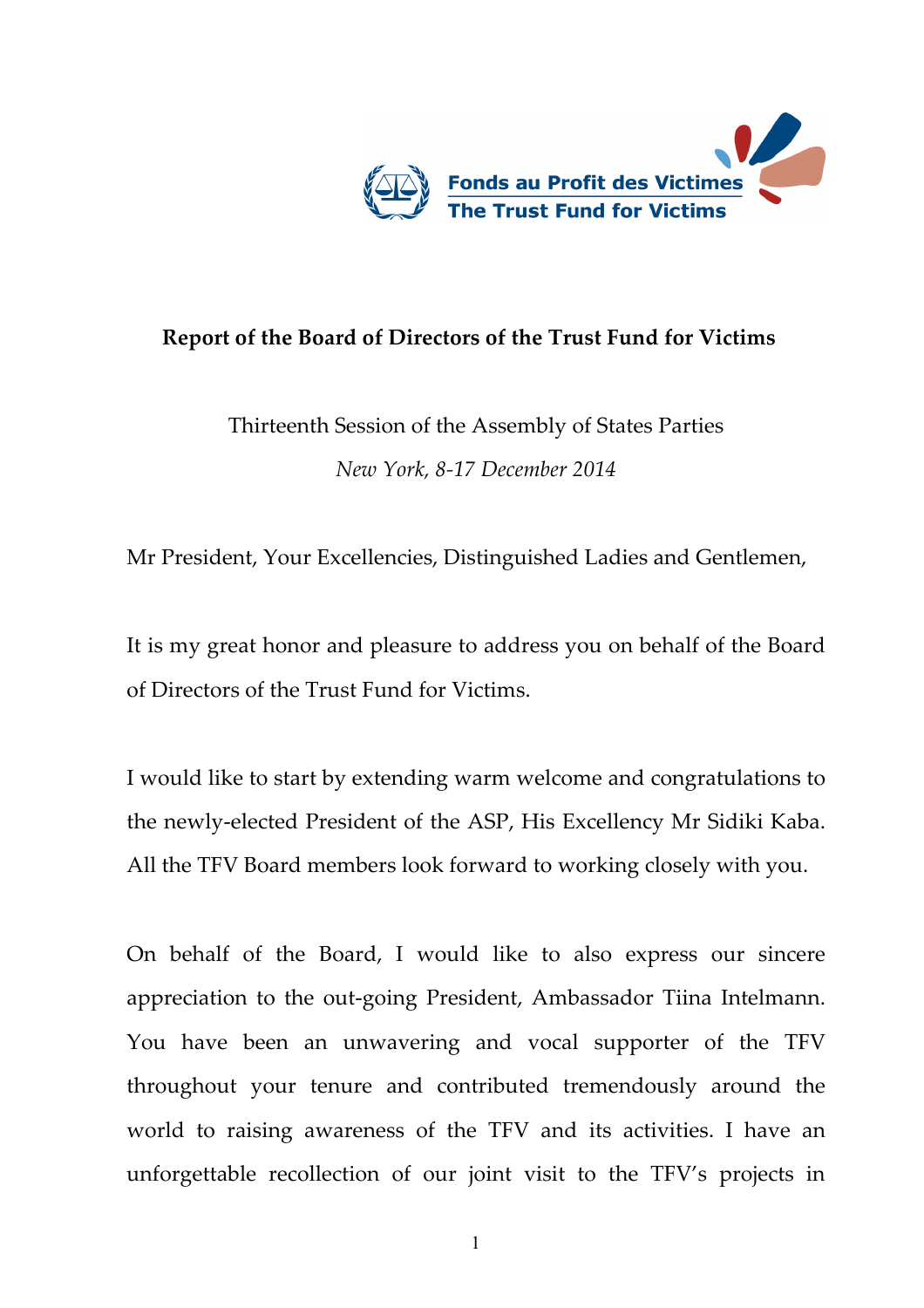northern Uganda and eastern DRC in September last year. We wish you all the best in your new endeavors.

Mr President, Your Excellencies, Ladies and Gentlemen,

In August this year, the TFV Board formally adopted the TFV Strategic Plan for the period of 2014-2017. This is the second of this kind and this time it is the outcome of a thorough development process. It includes an internal assessment of results achieved under the previous Strategic Plan, an external programme evaluation in 2013 with valuable findings and recommendations, an online stakeholder consultation, and a consultation meeting with States Parties in The Hague in May on the basis of a draft adopted by the Board in March. During this process we have obtained a lot of positive evaluations and useful suggestions.

In this relation we are very grateful to the facilitators of the Hague Working Group on victim-related topics, for their willingness and commitment to feature the TFV strongly in their agenda during the past year. I would also like to acknowledge the hard work of the TFV Secretariat in developing a rich and robust Strategic Plan that would guide the TFV's activities in the coming years.

The TFV's mission statement in the new Strategic Plan, capturing the dual mandates of the TFV, states that "The TFV responds to the harm resulting from the crimes under the jurisdiction of the ICC by ensuring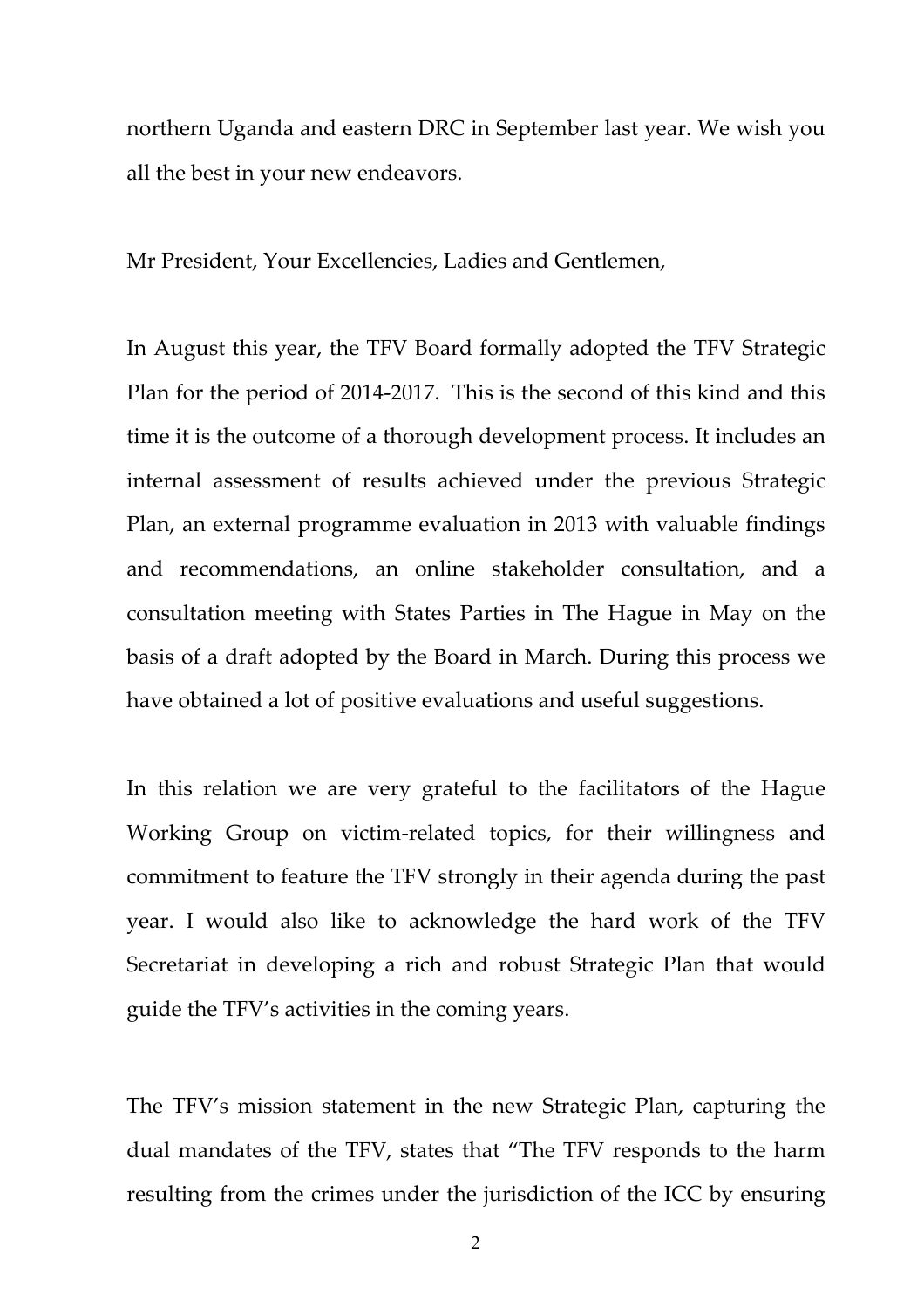the rights of victims and their families through the provision of reparations and assistance."

The TFV's main strategic goal reflects our understanding that victims, their families and communities, in overcoming the harm they suffered, will need to go through an intense process of transformation, often in the very difficult circumstances of poverty and conflict.

Under the assistance mandate, this requires an integrated approach of providing physical and psychological rehabilitation and material support, which the TFV now has a track record of more than 6 years in offering support to over 110,000 beneficiaries in total in northern Uganda and eastern DRC. The TFV is now actively contemplating to expand its programmes to other ICC situation countries.

A noteworthy feature of the new Strategic Plan is the importance attached to strengthening a collaborative partnership with the Court. The Board strongly appreciates that the TFV's operations very much depend on the financial and administrative services provided by the Registry and wishes to acknowledge the indispensable support of colleagues in Registry's various sections.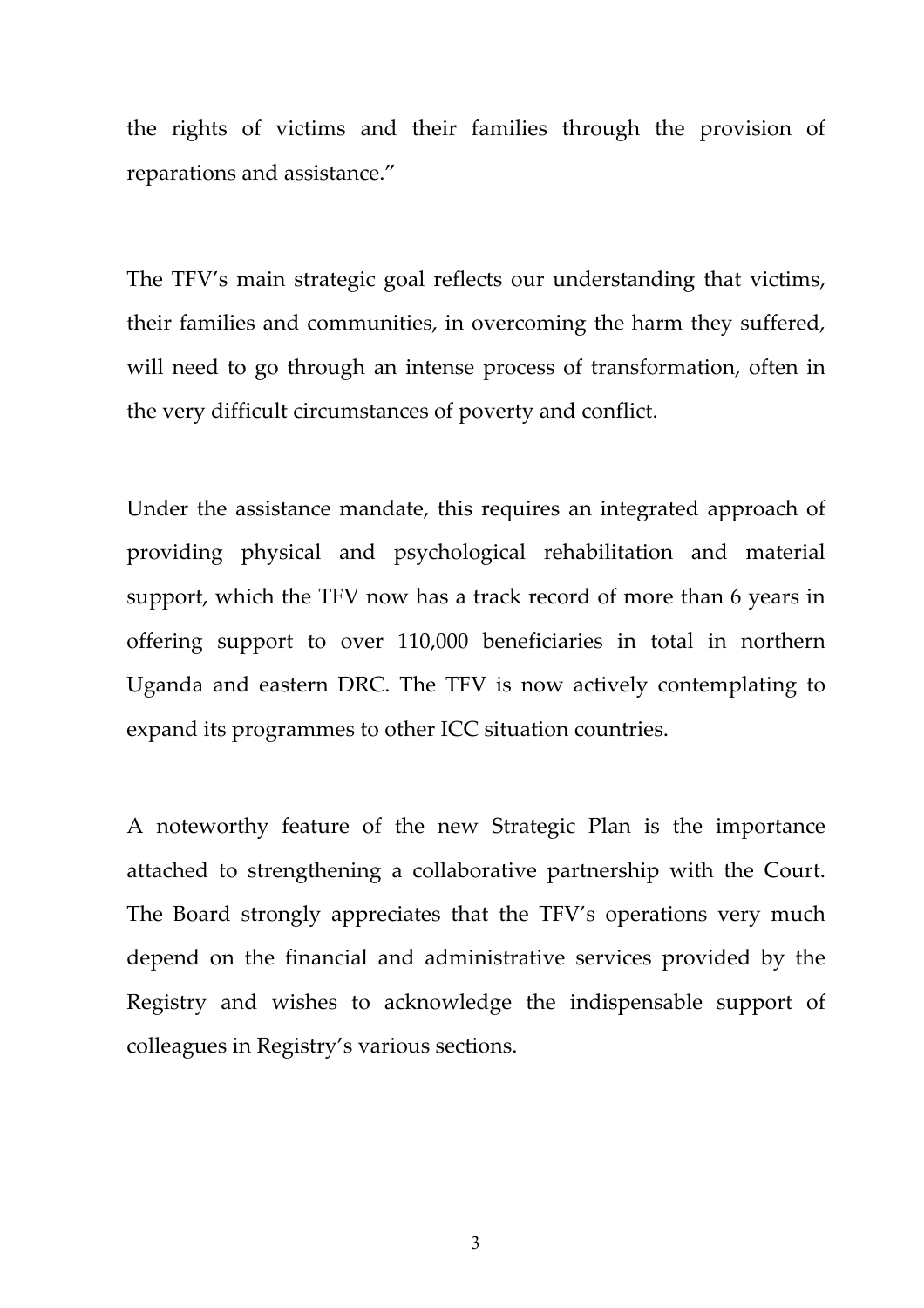Compared to the previous Strategic Plan, we have introduced a number of new elements. One of them is the comprehensive risk management framework which was developed with the help of an expert institution.

New fundraising and communication strategies have also been developed to reflect the need to increase the TFV's international and local visibility, and to strengthen the financial basis by increasing voluntary contributions from States Parties as well as private donations from institutional donors in key markets. We firmly believe that the mandates of the TFV to provide forms of reparative justice to victims have the potential to resonate strongly within the international public domain and, as representing the human dimension of international criminal justice, transcend the borders of governmental action.

The Board is proud to note that voluntary contributions by States Parties over the past year is remaining at the same high level as 2013, when close to 4.5 million euros was received. It is the intent and ambition of the Board to continue to promote the greatest possible number of States Parties making voluntary contributions to the TFV. To become a TFV's donor demonstrates the moral and political support to the reparative justice aspect of the Rome Statute system, irrespective of the size of contribution. I am pleased to acknowledge that my country, Japan, has become a new TFV donor this year by contributing around \$600,000 euros.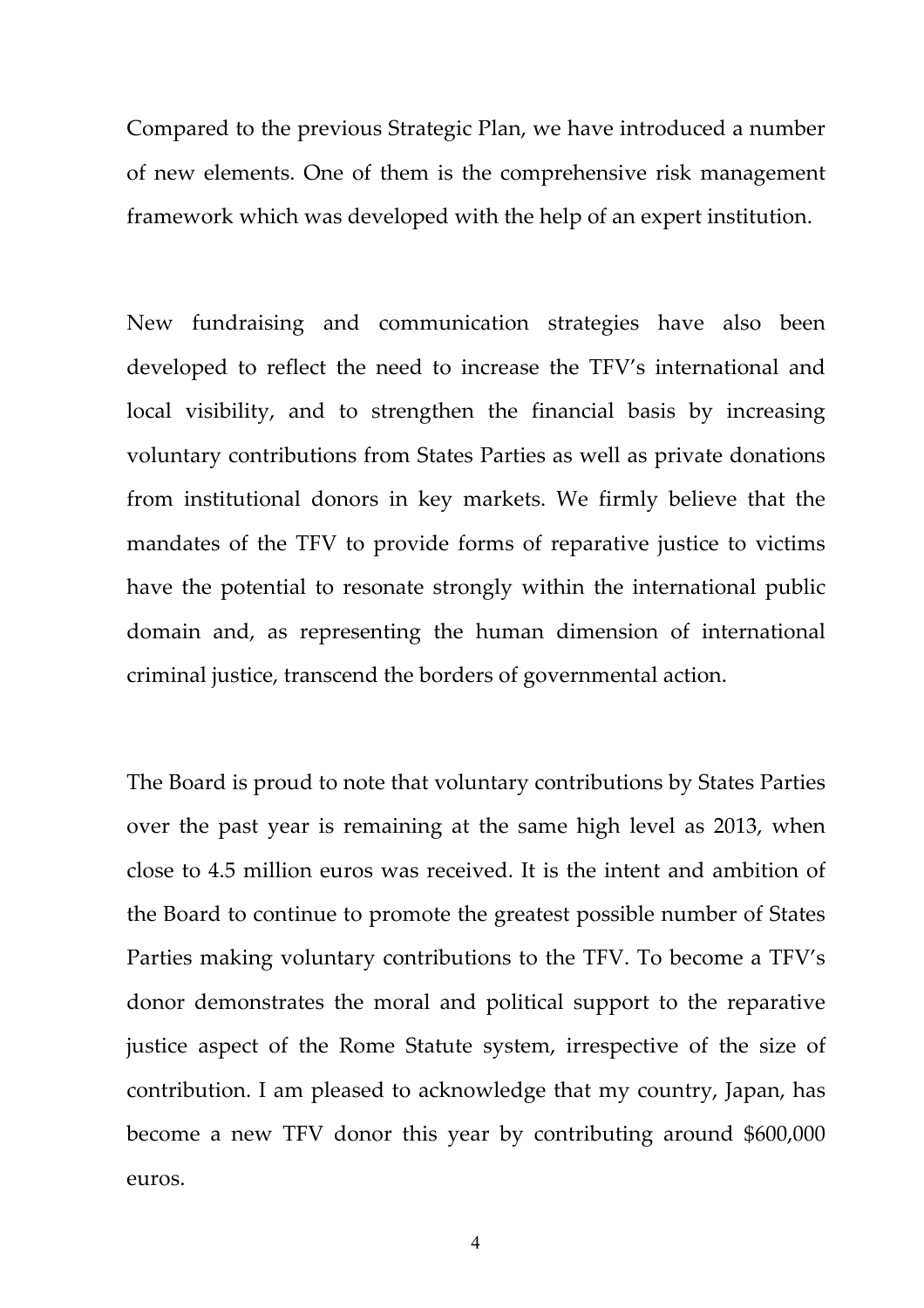A considerable part of voluntary contributions is earmarked, in particular to support victims of SGBV (sexual and gender based violence). This is an indication that some of our key donors appreciate that SGBV in conflict is indeed a pervasive and persistent phenomenon in ICC situation countries.

Concrete examples of the TFV's support to SGBV victims under the assistance mandate include: care and rehabilitation of physical injury or mutilation; addressing psychological consequences and mental trauma through both individual counselling and community-based approach; reduction of stigma from families and communities; promotion of mediation and reconciliation; improvement of socio-economic status of victims; education and vocational training; saving and loans schemes; and income generating activities.

As you see from these, the TFV's approach is not only to address the harm suffered by individual victims but also to tackle root causes underlying the occurrence of SGBV and social environments which brought about stigmatization. The support to SGBV victims is also an area in which the TFV can strengthen collaboration with the Office of the Prosecutor from an earlier stage in line with the OTP's policy paper on the subject.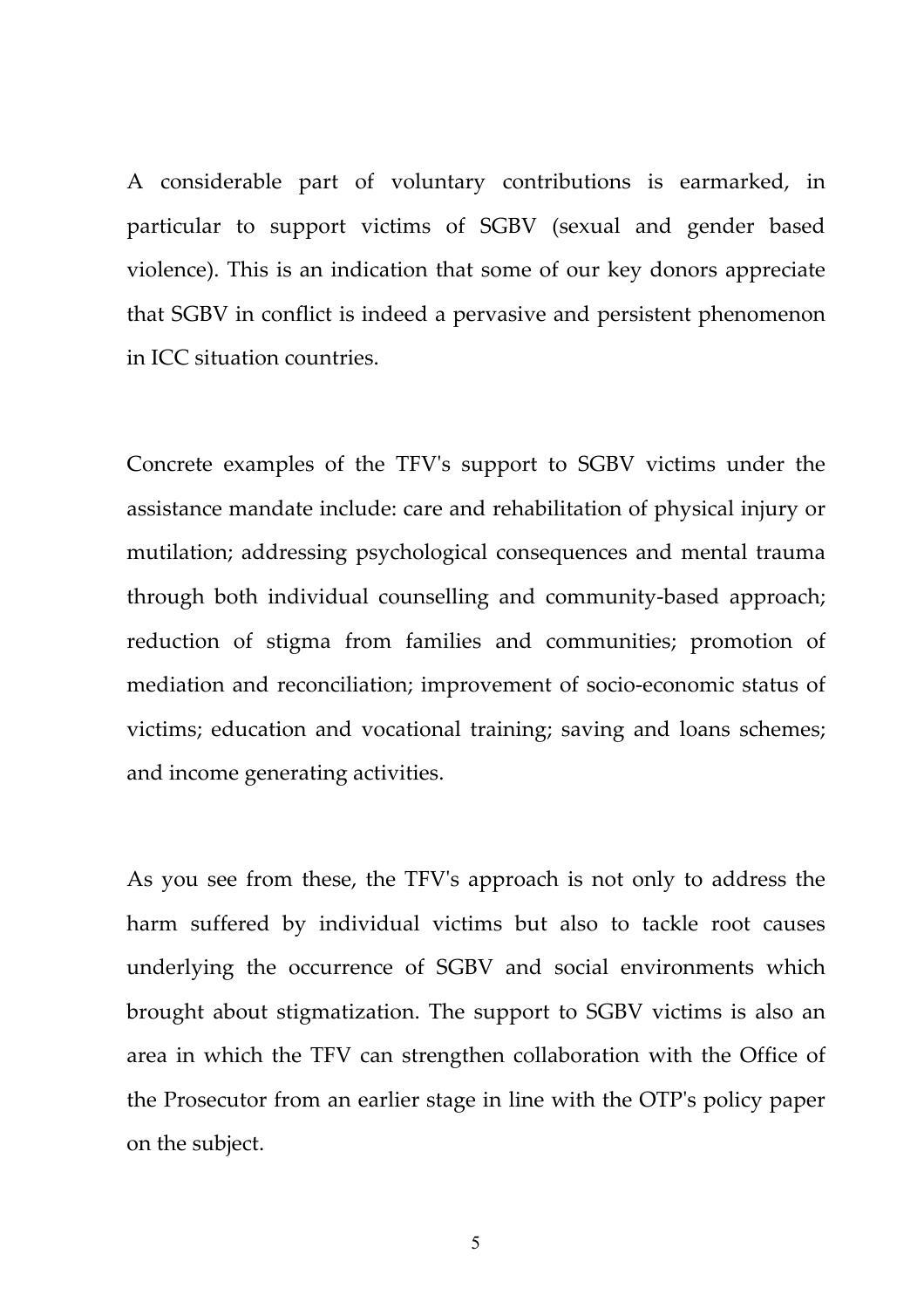To explain more about the Strategic Plan and the TFV's Winter 2014 programme progress report focusing on SGBV, the TFV will hold a side event co-hosted by the United Kingdom and Finland on Thursday afternoon this week, to which you are all cordially invited.

Let me take this opportunity to state the Board's strong appreciation of the tireless efforts of the Secretariat and of our implementing partners in the field to make the best possible use of limited resources, by implementing innovative and relevant assistance programmes.

Mr President, Your Excellencies, Ladies and Gentlemen,

Being responsive to victims' needs means that the TFV has a responsibility to *meet* the rightful expectations of victims, their families and communities and indeed, to actually *deliver* on the promise of reparative justice. As the TFV was established pursuant to Article 79 of the Rome Statute, its ability and effectiveness in carrying out its mandates are considered to be a matter of concern to all States Parties. Justice for victims is an integral part of the Rome Statute system, together with the fight against impunity and the prevention of the most serious international crimes. While the TFV's assistance programmes are financed mostly through voluntary contributions, the TFV Secretariat's core functions and delivery capacity must remain financially steady and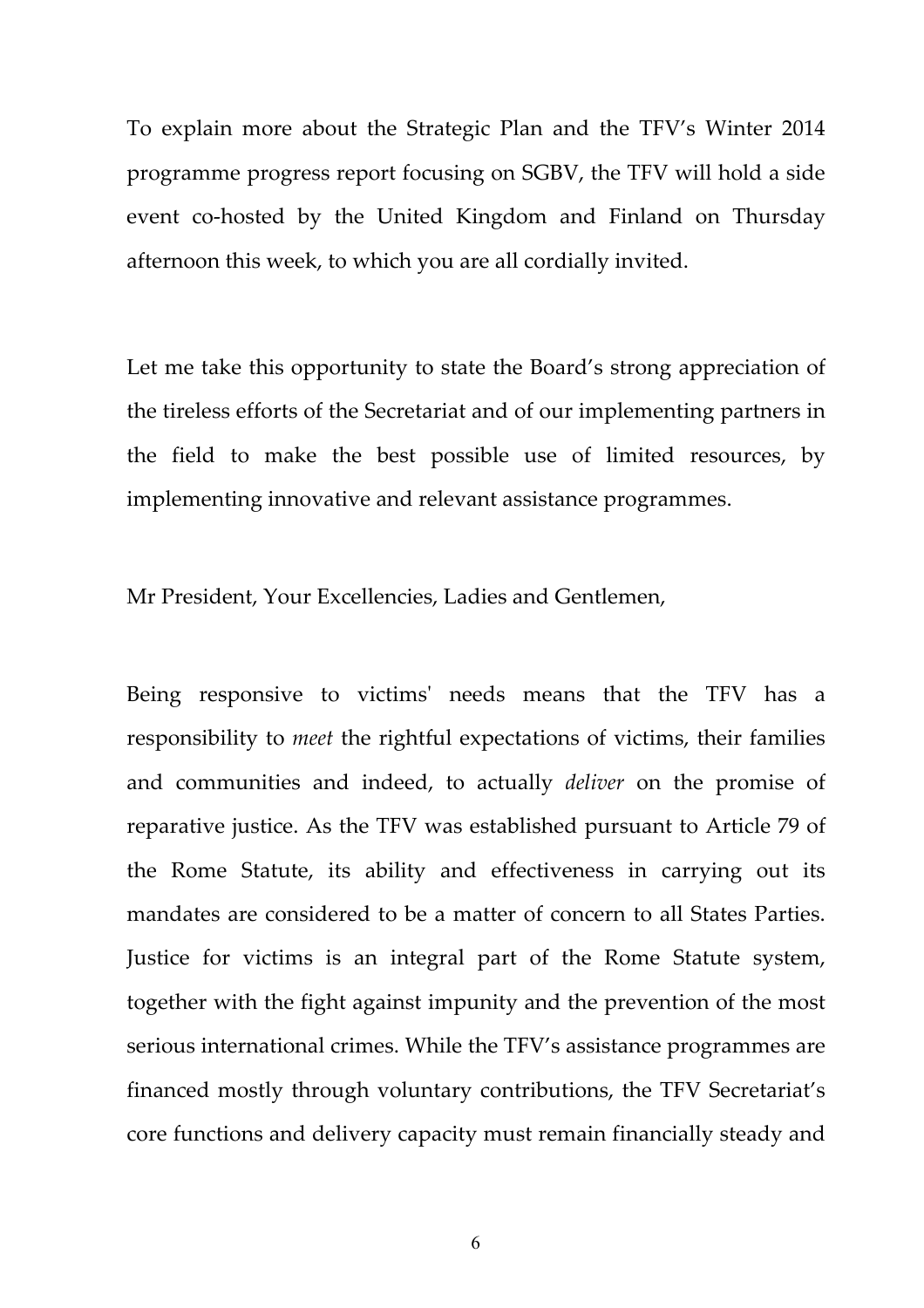must not be fluctuated by the level of voluntary contributions of particular year.

With the new Strategic Plan now providing a solid foundation to address challenges facing the TFV in the near future, the two most imminent developments we envisage for the coming months are the implementation of the first reparations orders in the history of the ICC and the expansion of the TFV's assistance programmes to more situation countries. Although the concrete role and responsibility of the TFV in the formation and implantation of reparations orders are yet to be decided, even the most modest prospect dictates us to prepare for the substantial increase of the workload of the TFV's Secretariat, both in The Hague and in the situation countries.

Having in mind the financial constraints facing the States Parties, I would like you to kindly recall that last year I indicated in my report to the Assembly that the TFV would dare not to request an increase in the 2014 budget but would have to do so in 2015.

On behalf of the Board, I therefore respectfully call upon States Parties to accept the very modest request for increase of resource for the TFV Secretariat in 2015. The requested increase is a bare minimum for the TFV to address the developing circumstances, and its necessity has